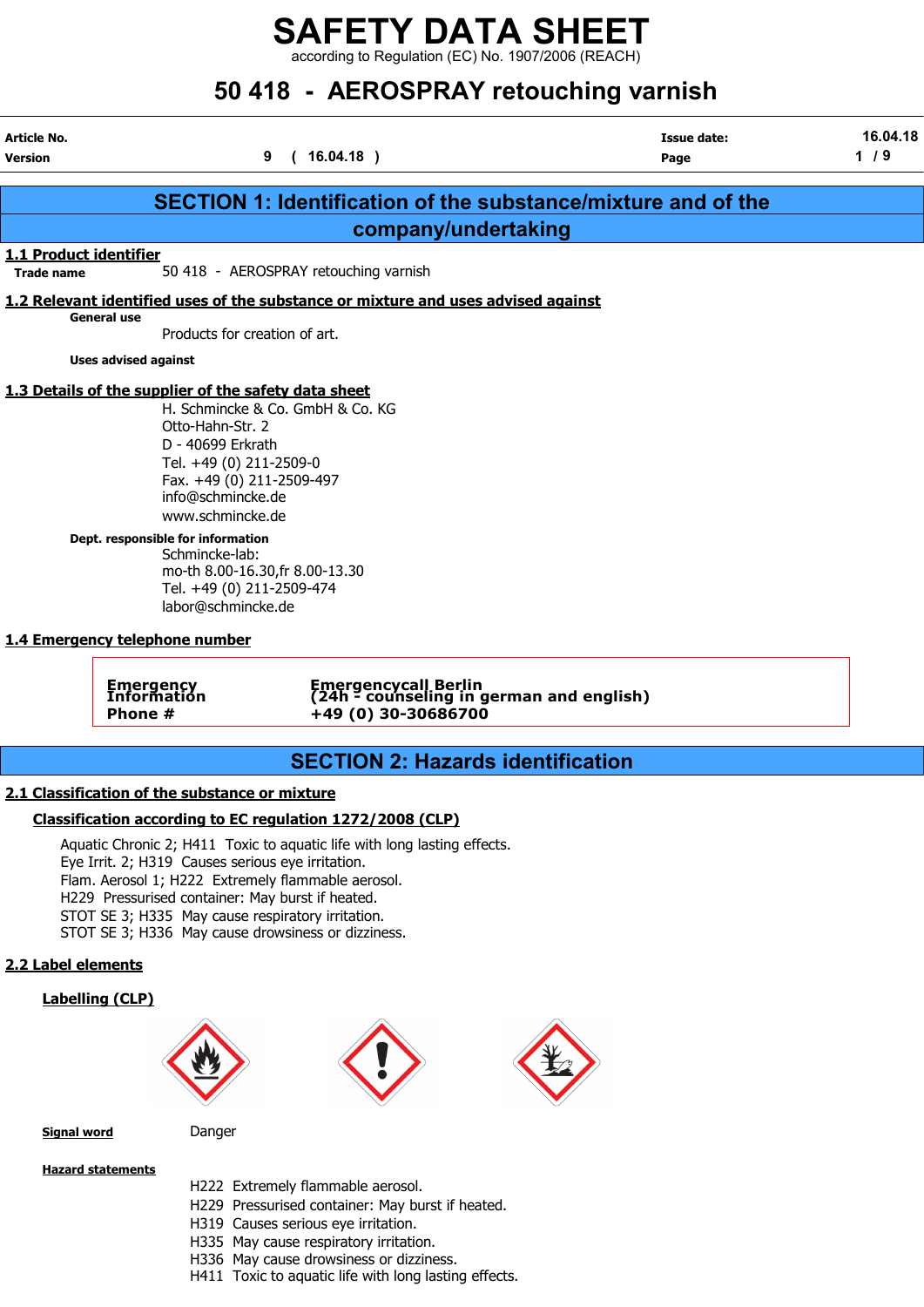according to Regulation (EC) No. 1907/2006 (REACH)

### 50 418 - AEROSPRAY retouching varnish

| Article No.               | 16.04.18 | <b>Issue date:</b> | 16.04.18 |
|---------------------------|----------|--------------------|----------|
| Version                   | 9        | Page               | 2/9      |
| <b>Safety precautions</b> |          |                    |          |

P102 Keep out of reach of children. P210 Keep away from heat, hot surfaces, sparks, open flames and other ignition sources. No smoking. P211 Do not spray on an open flame or other ignition source. P251 Do not pierce or burn, even after use. P260 Do not breathe spray. P271 Use only outdoors or in a well-ventilated area. P304+P340 IF INHALED: Remove person to fresh air and keep comfortable for breathing. P305+P351+P338 IF IN EYES: Rinse cautiously with water for several minutes. Remove contact lenses, if present and easy to do. Continue rinsing. P312 Call a POISON CENTER if you feel unwell. P410+P412 Protect from sunlight. Do not expose to temperatures exceeding 50 °C/122 °F. In case of insufficient ventilation and/or through use, explosive/highly flammable mixtures may develop.

#### 2.3 Other hazards

Repeated exposure may cause skin dryness or cracking. (EUH066)

#### SECTION 3: Composition / information on ingredients

#### 3.1 Substances

Chemical characterisation acrylic resin aldehyde resin white spirit Alcohol propellant( PROPANE / BUTANE) CAS-Number EINECS / ELINCS / NLP EU index number Customs tariff number REACH registration No. RTECS-no. Hazchem-Code CI-Number

#### 3.2 Mixtures

Substance 1 and 2 Substance 2 and 3 Substance 2 and 3 Substance 2 and 3 Substance 2 and 3 Substance 2

solvent naphtha (petroleum), light, aromatic: 50 - 75 % butan-1-ol: 1,0 - 2,5 % CAS: 64742-95-6 CAS: 71-36-3 REACH: 01-2119455851-35 REACH: 01-2119484630-38-xxxx Aquatic Chronic 2; H411 / Asp. Tox. 1; H304 / Flam. Liq. Acute Tox. 4; H302 / Acute Tox. 4; H332 / Eye Dam. 1; 3; H226 / STOT SE 3; H335 / STOT SE 3; H336 / EUH066 H318 / Flam. Liq. 3; H226 / STOT SE 3; H335 / STOT SE

Substance 3 Substance 4

butane: 20 - 30 % propane: 1 - 10 % CAS: 106-97-8 CAS: 74-98-6 REACH: 01-2119474691-32 REACH: 01-2119471330-49 Compr. Gas; H280 / Flam. Gas 1; H220 Compr. Gas; H280 / Flam. Gas 1; H220

3; H336 / Skin Irrit. 2; H315

Additional information

#### SECTION 4: First aid measures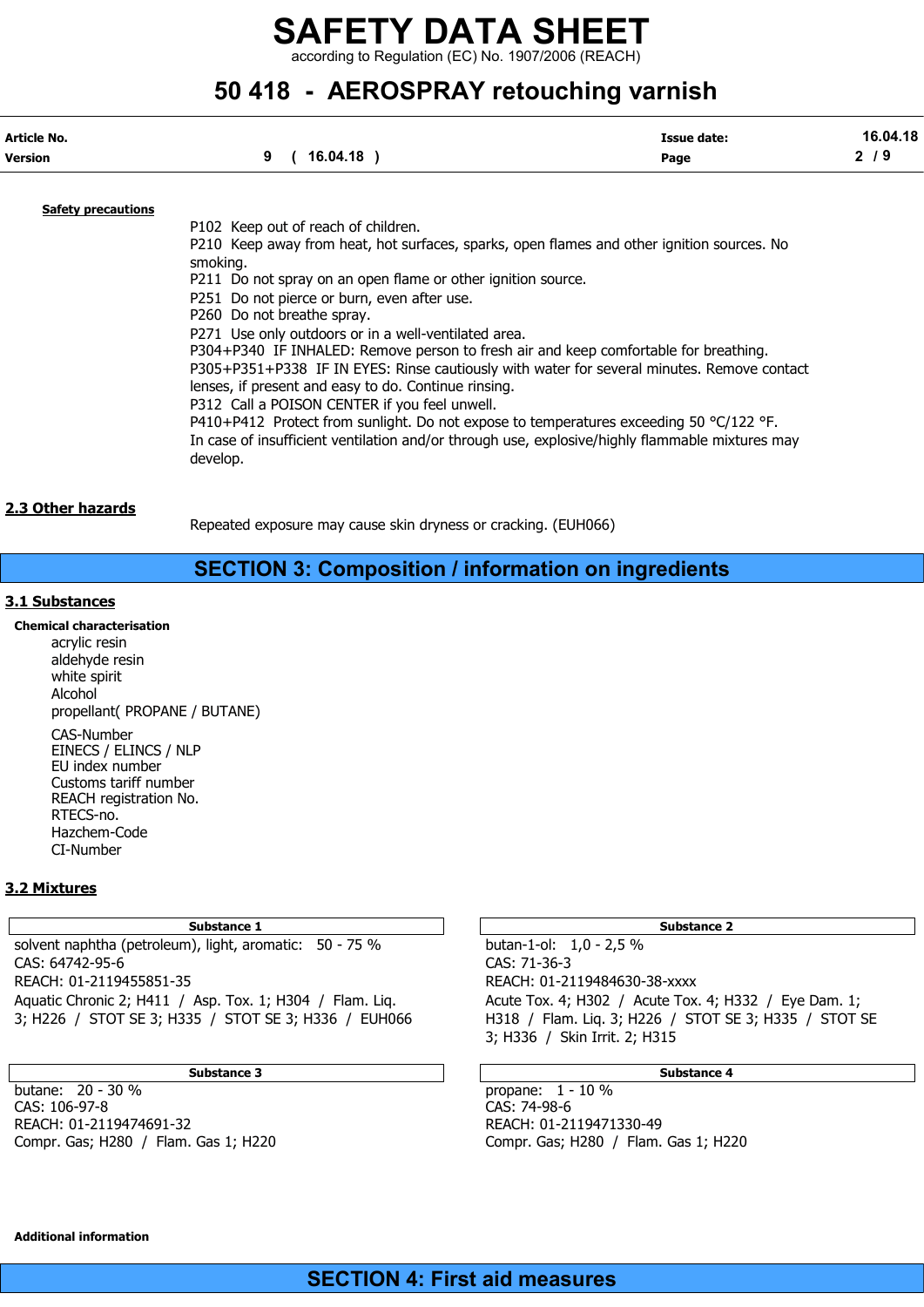ording to Regulation (EC) No. 1907/2006 (REACH)

## 50 418 - AEROSPRAY retouching varnish

| Article No. |          | Issue date:<br>. | 16.04.18 |
|-------------|----------|------------------|----------|
| Version     | 16.04.18 | Page             | ^        |

#### 4.1 Description of first aid measures

#### General information

In case of inhalation

Move victim to fresh air, put at rest and loosen restrictive clothing. Seek medical attention if problems persist.

#### In case of skin contact

Thoroughly wash skin with soap and water. Seek medical attention if irritation persists.

#### After eye contact

In case of contact with eyes, rinse immediately with plenty of flowing water for 10 to 15 minutes holding eyelids apart. Subsequently consult an ophthalmologist.

After swallowing

Get medical advice/attention if you feel unwell.

#### 4.2 Most important symptoms and effects, both acute and delayed

#### 4.3 Indication of any immediate medical attention and special treatment needed

#### SECTION 5: Firefighting measures

#### 5.1 Extinguishing media

#### Suitable extinguishing media

extinguishing powder carbon dioxide Water fog

Extinguishing media which must not be used for safety reasons

#### 5.2 Special hazards arising from the substance or mixture

#### 5.3 Advice for firefighters

Special protective equipment for firefighters

Use appropriate respiratory protection.

#### Additional information

#### SECTION 6: Accidental release measures

#### 6.1 Personal precautions, protective equipment and emergency procedures

refer to section 8

#### 6.2 environmental precautions

Do not allow to enter into surface water or drains.

#### 6.3 Methods and material for containment and cleaning up

Methods for cleaning up

Absorb leftover product with non-flammable liquid-binding material (e.g. earth, sand, vermiculite or ground sand stone) and place in closed containers for disposal.

#### Additional information

#### 6.4 Reference to other sections

### SECTION 7: Handling and storage

#### 7.1 Precautions for safe handling

#### Advices on safe handling

Provide good ventilation and/or an exhaust system in the work area. In case of insufficient ventilation and/or through use, explosive/highly flammable mixtures may develop.

#### Precautions against fire and explosion

#### 7.2 Conditions for safe storage, including any incompatibilities

#### Requirements for storerooms and containers

Store in a well-ventilated place. Keep container tightly closed.

Hints on joint storage Storage class Further details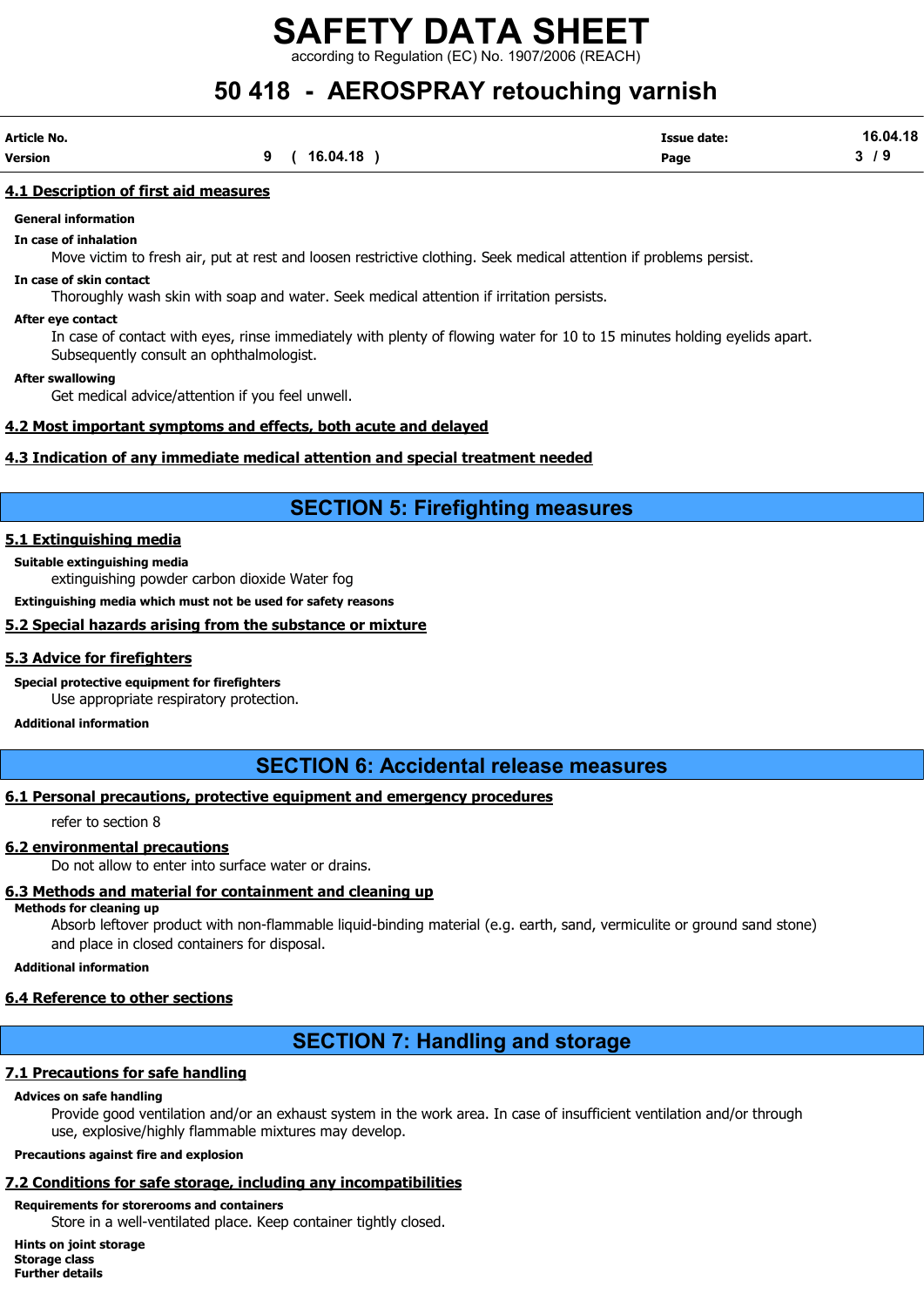according to Regulation (EC) No. 1907/2006 (REACH)

## 50 418 - AEROSPRAY retouching varnish

| Article No. |          | <b>Issue date:</b> | 16.04.18 |
|-------------|----------|--------------------|----------|
| Version     | 16.04.18 | Page               |          |

#### 7.3 Specific end use(s)

### SECTION 8: Exposure controls/personal protection

#### 8.1 Control parameters

64742-95-6 solvent naphtha (petroleum), light, aromatic

|               | DEU WEL    | 50,000 mg/m <sup>3</sup>      | TRGS 900                 |
|---------------|------------|-------------------------------|--------------------------|
| $71 - 36 - 3$ | butan-1-ol |                               |                          |
| DEU           | WEL        | $100,000$ $mL/m^3$            | $1(I);$ DFG, Y           |
|               | DEU WEL    | $310,000$ mg/m <sup>3</sup>   | $1(I);$ DFG, Y           |
| 106-97-8      | butane     |                               |                          |
| DEU           | WEL        | $1.000,000$ $mL/m^3$          | $\overline{\phantom{a}}$ |
|               | DEU WEL    | $2.400,000$ mg/m <sup>3</sup> | $4$ (II); DGF            |
| 74-98-6       | propane    |                               |                          |
| DEU           | WEL        | $1.000,000$ $mL/m^3$          | $\overline{\phantom{a}}$ |
|               |            |                               |                          |

DEU WEL 1.800,000 mg/m³ 4(II); DFG

#### 8.2 Exposure controls

#### Occupational exposure controls

#### Respiratory protection

With correct and proper use, and under normal conditions, breathing protection is not required. Respiratory protection must be worn whenever the WEL levels have been exceeded. Combination filtering device (EN 14387) Use filter type A (= against vapours of organic substances)

#### Hand protection

Qualified materials: Nitrile rubber

Layer thickness 0,38 mm

Breakthrough time > 480 min

Ultranitril 492 - MAPA GmbH, Industriestraße 21- 25, D-27404 Zeven, Internet: www.mapa-pro.de All information was derived in accordance with EU directive 89/686/EWG and the resultant EN 374 in cooperation with MAPA GmbH. This recommendation applies exclusively to the product and use named in Section 1. In the event of commingling or deviating conditions, contact the suppliers of CE-approved gloves. This information is abased on our current state of knowledge and describes the security standards applicable to our product for the purpose provided.

#### Eye protection

**Goggles** 

Body protection

Wear suitable protective clothing. Wash contaminated clothing prior to re-use.

#### General protection and hygiene measures

Handle in accordance with good industrial hygiene and safety practice. Wash hands before breaks and after work.

#### SECTION 9: Physical and chemical properties

#### 9.1 information on basic physical and chemical properties

| Form                             | Aerosol      |        |     |
|----------------------------------|--------------|--------|-----|
| Colour                           | colourless   |        |     |
| Odour                            | white spirit |        |     |
|                                  |              | min    | max |
| Initial boiling point and        |              |        |     |
| boiling range                    |              |        |     |
| Melting point/freezing point     |              |        |     |
| Flash point/flash point range    |              | -60 °C |     |
| <b>Flammability</b>              |              |        |     |
| <b>Ignition temperature</b>      |              | 365 °C |     |
| <b>Auto-ignition temperature</b> |              |        |     |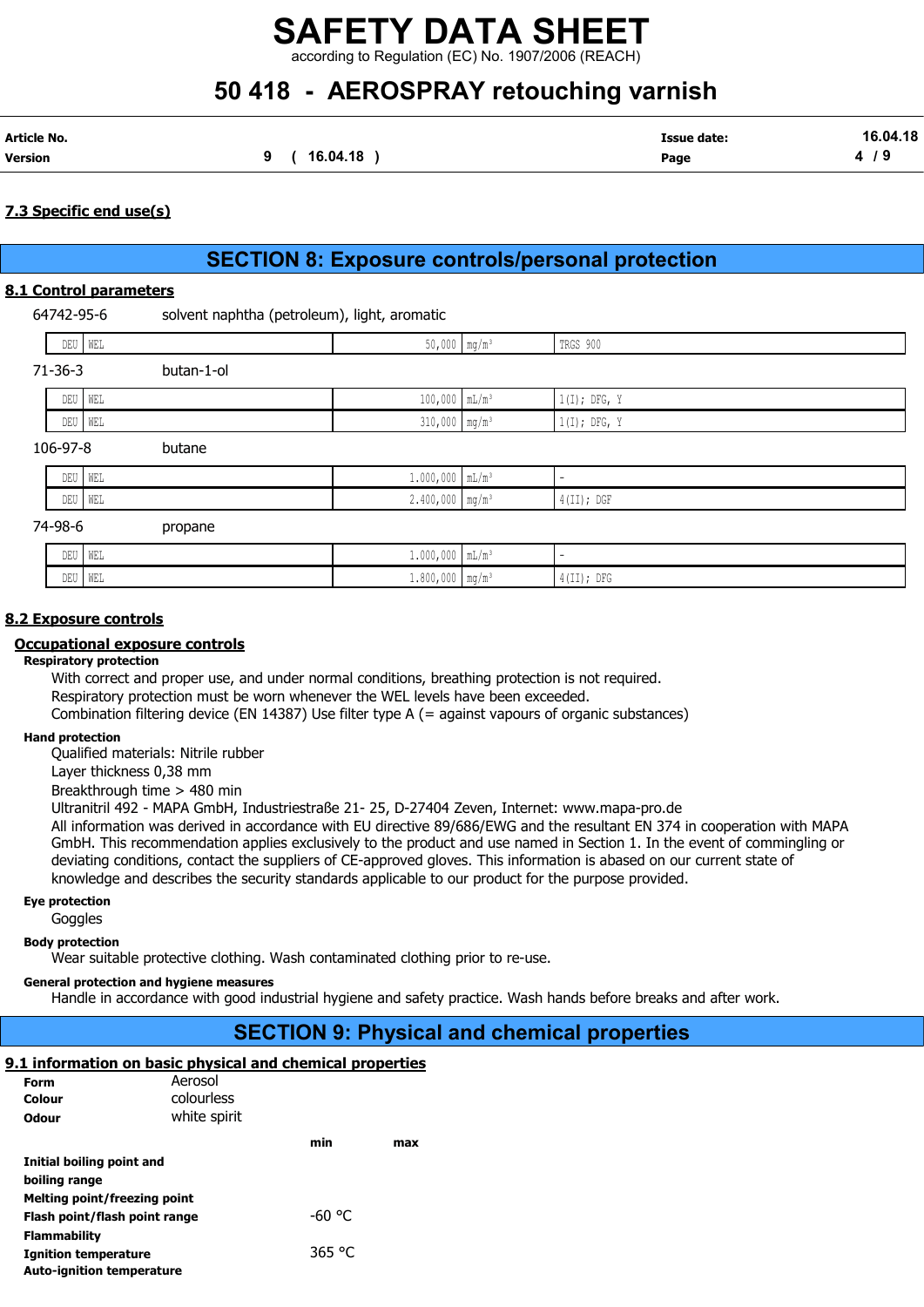according to Regulation (EC) No. 1907/2006 (REACH)

### 50 418 - AEROSPRAY retouching varnish

| <b>Article No.</b><br><b>Version</b>                                 | 9 | $16.04.18$ )            |          | <b>Issue date:</b><br>Page | 16.04.18<br>5/9 |
|----------------------------------------------------------------------|---|-------------------------|----------|----------------------------|-----------------|
| <b>Explosion limits</b><br><b>Refraction index</b>                   |   | 0,7                     | 8,5 Vol% |                            |                 |
| Partition coefficient: n-octanol/water<br><b>Danger of explosion</b> |   |                         |          |                            |                 |
| Vapour pressure<br><b>Density</b><br><b>PH</b> value                 |   | 4000 hPa<br>$0,69$ g/ml |          |                            |                 |
| <b>Viscosity dynamic of</b><br>Viscosity dynamic up to               |   |                         |          |                            |                 |
| <b>Viscosity kinematic of</b><br>Viscosity kinematic up to           |   |                         |          |                            |                 |

#### 9.2 Other information

#### 10.1 Reactivity

#### 10.2 Chemical stability

#### 10.3 Possibility of hazardous reactions

#### 10.4 Conditions to avoid

Protect from heat and direct sunlight.

#### 10.5 Incompatible materials

Oxidising agent

#### 10.6 Hazardous decomposition products

#### 64742-95-6 solvent naphtha (petroleum), light, aromatic

|                              |                       | . .           |                                            |                             |  |
|------------------------------|-----------------------|---------------|--------------------------------------------|-----------------------------|--|
| 0.588<br>∪⊥a⊥                | LD50<br>$\sim$ $\sim$ | $\sim$<br>Kdl | 2000,000<br>$\sim$ $\sim$<br>$\sim$ $\sim$ | $m \sim$<br>шч<br>ن ۱۳۸     |  |
|                              |                       |               |                                            |                             |  |
| . معموم ام<br><b>ACTIFAT</b> | LD50<br>$\sim$ $\sim$ | $\sim$<br>Kdl | 2000,000<br>$\sim$                         | <b>MA OF</b><br>uw<br>1 ISU |  |

 $71 - 36 - 3$ 

| atic of       |                                                     |               |                                                     |               |          |                          |                          |
|---------------|-----------------------------------------------------|---------------|-----------------------------------------------------|---------------|----------|--------------------------|--------------------------|
|               | atic up to                                          |               |                                                     |               |          |                          |                          |
| <u>nation</u> |                                                     |               |                                                     |               |          |                          |                          |
|               |                                                     |               |                                                     |               |          |                          |                          |
|               |                                                     |               | <b>SECTION 10: Stability and reactivity</b>         |               |          |                          |                          |
|               |                                                     |               |                                                     |               |          |                          |                          |
|               | <u>stability</u><br>of hazardous reactions          |               |                                                     |               |          |                          |                          |
|               | <u>i to avoid</u>                                   |               |                                                     |               |          |                          |                          |
|               | m heat and direct sunlight.<br><u>ble materials</u> |               |                                                     |               |          |                          |                          |
| agent         |                                                     |               |                                                     |               |          |                          |                          |
|               | decomposition products                              |               |                                                     |               |          |                          |                          |
| 6             |                                                     |               |                                                     |               |          |                          |                          |
|               | oral                                                | LD50          | solvent naphtha (petroleum), light, aromatic<br>Rat | $\,>\,$       | 2000,000 | mg/kg                    | $\sim$                   |
|               | dermal                                              | LD50          | Rat                                                 | $\,>\,$       | 2000,000 | mg/kg                    | $\sim$                   |
|               | butan-1-ol                                          |               |                                                     |               |          |                          |                          |
|               | oral                                                | LD50          | Rat                                                 |               | 1000,000 | mg/kg                    | $\overline{\phantom{0}}$ |
|               | inhalative                                          | LC50          | Rat                                                 | $\, > \,$     | 17,760   | mg/1                     | (4h)                     |
|               | dermal                                              | LD50          | Rabbit                                              | $\,>\,$       | 2000,000 | mg/kg                    | ÷.                       |
|               |                                                     |               | <b>SECTION 11: Toxicological information</b>        |               |          |                          |                          |
|               | on on toxicological effects                         |               |                                                     |               |          |                          |                          |
|               |                                                     |               |                                                     |               |          |                          |                          |
| ion           |                                                     |               |                                                     |               |          |                          |                          |
| ntact         |                                                     |               |                                                     |               |          |                          |                          |
|               |                                                     |               |                                                     |               |          |                          |                          |
| ence          |                                                     |               |                                                     |               |          |                          |                          |
| S             |                                                     |               |                                                     |               |          |                          |                          |
| <u>sts</u>    |                                                     |               |                                                     |               |          |                          |                          |
|               |                                                     |               | solvent naphtha (petroleum), light, aromatic        |               |          |                          |                          |
|               |                                                     | $_{\rm LC50}$ | fish                                                | $\rightarrow$ | 10,000   | $\mathrm{mg}/\mathrm{1}$ | $\sim$                   |
|               |                                                     | LC50          | Algae                                               | $\, > \,$     | 10,000   | mg/1                     |                          |
|               |                                                     |               |                                                     |               |          |                          |                          |
|               | butan-1-ol                                          |               |                                                     |               |          |                          |                          |

### SECTION 11: Toxicological information

#### 11.1 Information on toxicological effects

Acute toxicity In case of inhalation After swallowing In case of skin contact After eye contact

#### Practical experience

#### General remarks

#### Toxicological tests

#### 64742-95-6 solvent naphtha (petroleum), light, aromatic

| ermal      | LD50                        | Rabbit                                       | $\rightarrow$ | 2000,000 | mg/kg | $\sim$ |  |
|------------|-----------------------------|----------------------------------------------|---------------|----------|-------|--------|--|
|            |                             | <b>SECTION 11: Toxicological information</b> |               |          |       |        |  |
|            | <b>pxicological effects</b> |                                              |               |          |       |        |  |
|            |                             |                                              |               |          |       |        |  |
|            |                             |                                              |               |          |       |        |  |
|            |                             |                                              |               |          |       |        |  |
|            |                             |                                              |               |          |       |        |  |
|            |                             |                                              |               |          |       |        |  |
|            |                             |                                              |               |          |       |        |  |
|            |                             |                                              |               |          |       |        |  |
|            |                             | solvent naphtha (petroleum), light, aromatic |               |          |       |        |  |
|            | LC50                        | fish                                         | $\,>$         | 10,000   | mg/1  | $\sim$ |  |
|            | LC50                        | Algae                                        | $\rightarrow$ | 10,000   | mg/1  | $\sim$ |  |
|            |                             |                                              |               |          |       |        |  |
|            |                             |                                              |               |          |       |        |  |
| butan-1-ol |                             |                                              |               |          |       |        |  |
|            |                             |                                              |               |          |       |        |  |

71-36-3 butan-1-ol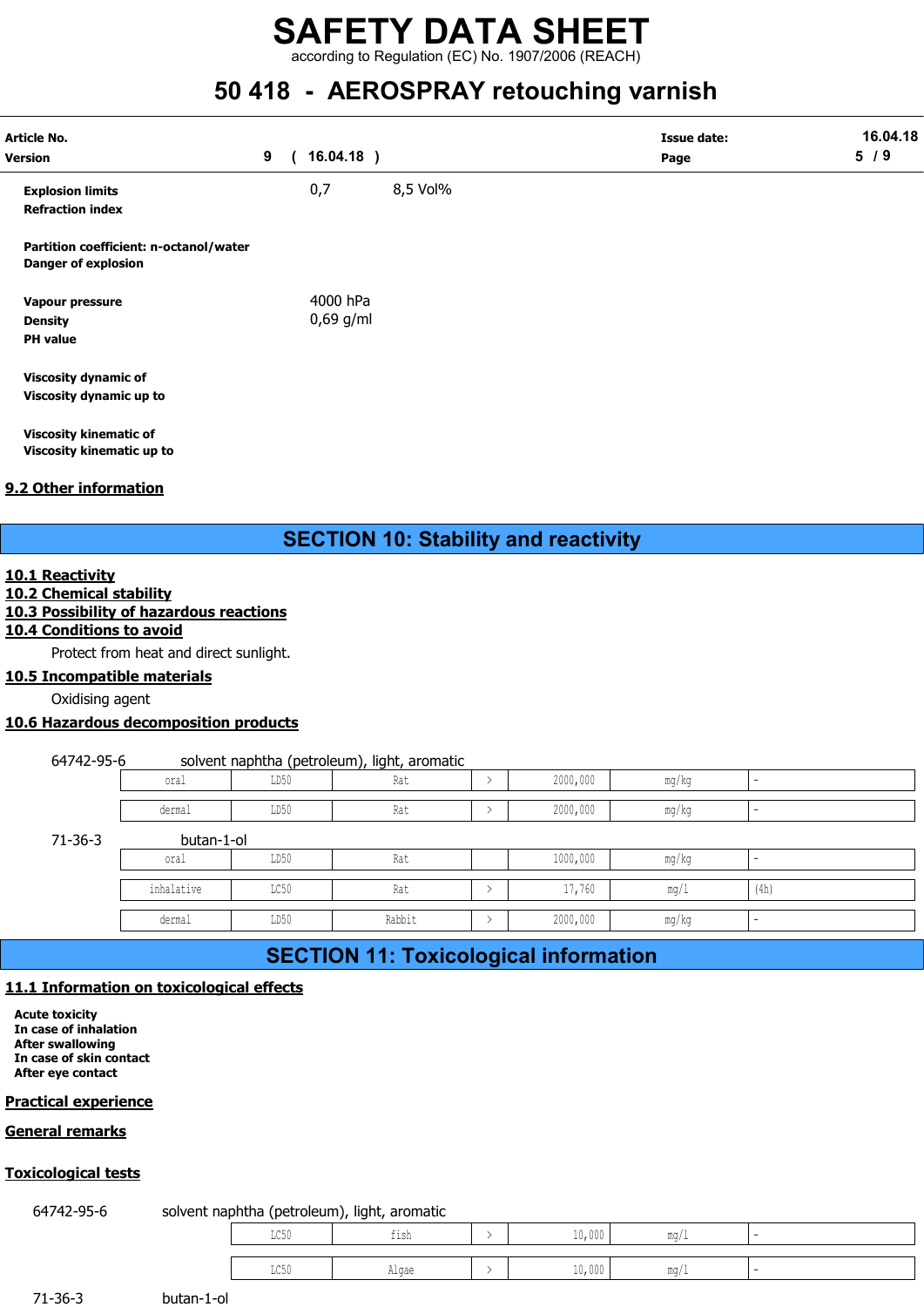## 50 418 - AEROSPRAY retouching varnish

|               |       | <b>SAFETY DATA SHEET</b>                           |                          |                    |       |          |
|---------------|-------|----------------------------------------------------|--------------------------|--------------------|-------|----------|
|               |       |                                                    |                          |                    |       |          |
|               |       |                                                    |                          |                    |       |          |
|               |       |                                                    |                          |                    |       |          |
|               |       | according to Regulation (EC) No. 1907/2006 (REACH) |                          |                    |       |          |
|               |       | 50 418 - AEROSPRAY retouching varnish              |                          |                    |       |          |
| Article No.   |       |                                                    |                          | <b>Issue date:</b> |       | 16.04.18 |
| Version       | 9     | 16.04.18)                                          |                          | Page               |       | 6/9      |
|               | EC50  | Daphnia magna (Big water                           | 1328,000                 | mg/1               | (48h) |          |
|               |       |                                                    |                          |                    |       |          |
|               | IC50: | Algae                                              | 500,000<br>$\rightarrow$ | mg/1               | (72h) |          |
|               |       |                                                    |                          |                    |       |          |
|               |       | <b>SECTION 12: Ecological information</b>          |                          |                    |       |          |
| 12.1 Toxicity |       |                                                    |                          |                    |       |          |

### SECTION 12: Ecological information

#### 12.1 Toxicity

Aquatic toxicity Water Hazard Class 2 WGK catalog number General information

#### 12.2 Persistence and degradability

Further details Water Hazard Class: slightly hazardous to water Oxygen demand

#### 12.3 Bioaccumulative potential

Bioconcentration factor (BCF) Partition coefficient: n-octanol/water

#### 12.4 Mobility in soil

No data available

12.5 Results of PBT and vPvB assessment

No data available

#### 12.6 Other adverse effects

General information

#### Ecotoxicological effects

SECTION 13: Disposal considerations

#### 13.1 Waste treatment methods

#### Product

Waste key number 16 05 04 Gases in pressure containers (including halons) containing hazardous substances Recommendation

#### Contaminated packaging

Waste key number Recommendation

Completely emptied packages can be recycled.

#### Additional information

SECTION 14: Transport information

#### 14.1 UN number

1950

#### 14.2 UN proper shipping name

ADR, ADN AEROSOLS, flammable IMDG, IATA AEROSOLS, flammable

#### 14.3 Transport hazard class(es)

ADR, ADN 2 IMDG 2.1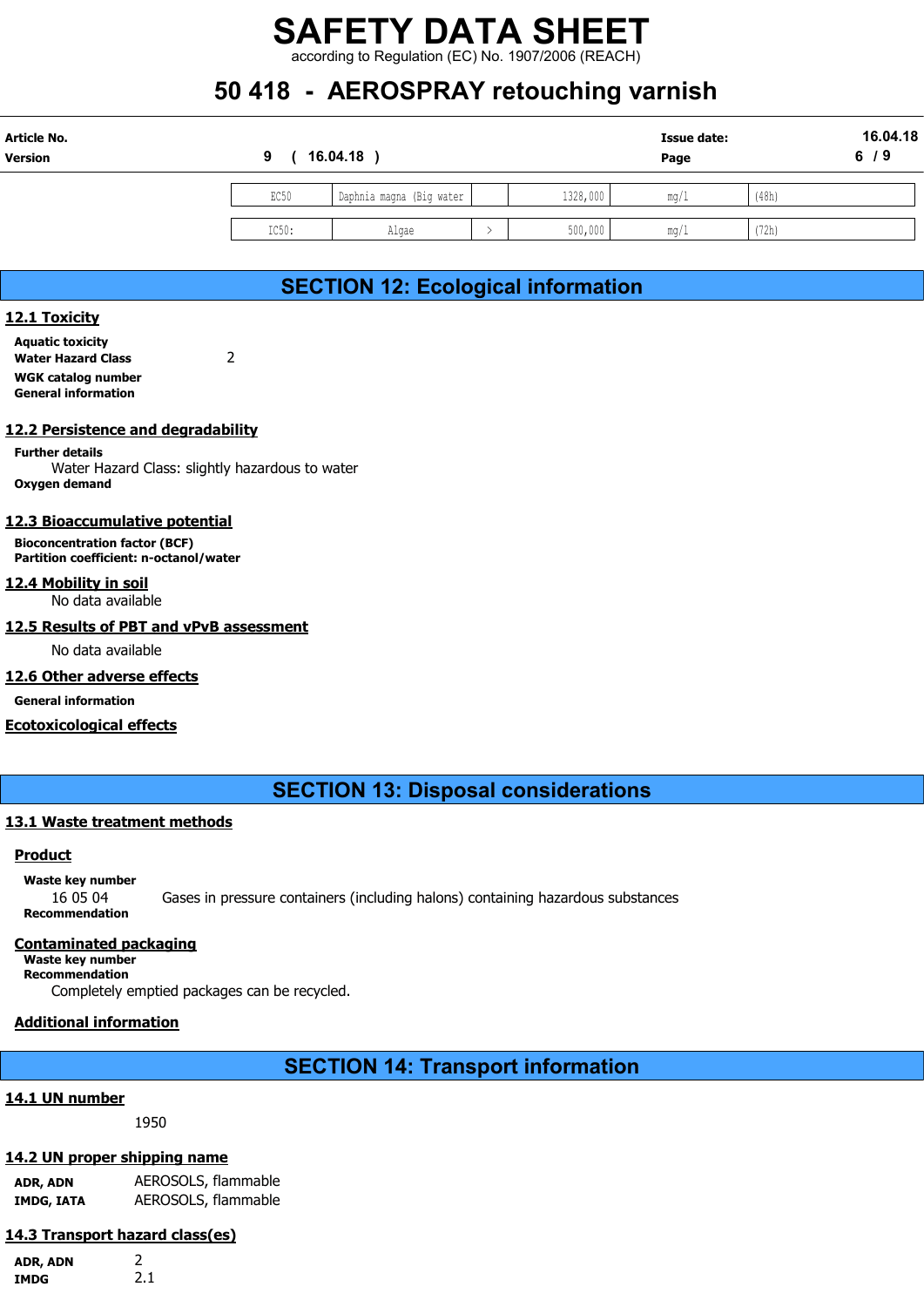according to Regulation (EC) No. 1907/2006 (REACH)

## 50 418 - AEROSPRAY retouching varnish

| Article No.                                                              |                                        | <b>Issue date:</b> | 16.04.18 |
|--------------------------------------------------------------------------|----------------------------------------|--------------------|----------|
| Version<br>9                                                             | (16.04.18)                             | Page               | 7/9      |
| 2.1<br><b>IATA</b>                                                       |                                        |                    |          |
|                                                                          |                                        |                    |          |
| 14.4 Packing group                                                       |                                        |                    |          |
|                                                                          |                                        |                    |          |
| 14.5 Environmental hazards                                               |                                        |                    |          |
| <b>Marine Pollutant - IMDG</b>                                           | Yes                                    |                    |          |
| <b>Marine Pollutant - ADN</b>                                            |                                        |                    |          |
| 14.6 Special precautions for user                                        |                                        |                    |          |
| <b>Land transport</b>                                                    |                                        |                    |          |
| Code: ADR/RID                                                            | 5F                                     |                    |          |
| Kemmler-number                                                           | $\overline{\phantom{0}}$               |                    |          |
| <b>Hazard label ADR</b>                                                  | 2.1                                    |                    |          |
| <b>Limited quantities</b><br><b>Contaminated packaging: Instructions</b> | 1 <sub>L</sub><br>P207 - LP200         |                    |          |
| <b>Contaminated packaging: Special provisions</b>                        | PP87 - RR6 - L2                        |                    |          |
| Special provisions for packing together                                  | MP9                                    |                    |          |
| <b>Portable tanks: Instructions</b>                                      |                                        |                    |          |
| <b>Portable tanks: Special provisions</b>                                |                                        |                    |          |
| <b>Tank coding</b>                                                       |                                        |                    |          |
| <b>Tunnel restriction</b>                                                | D                                      |                    |          |
| <b>Remarks</b>                                                           |                                        |                    |          |
| EQ                                                                       | E <sub>0</sub>                         |                    |          |
| <b>Special provisions</b>                                                | 190 - 327 - 344 - 625                  |                    |          |
| <b>Inland waterway craft</b>                                             |                                        |                    |          |
| <b>Hazard label</b>                                                      |                                        |                    |          |
| <b>Limited quantities</b>                                                |                                        |                    |          |
| <b>Transport permitted</b>                                               |                                        |                    |          |
| <b>Equipment necessary</b>                                               |                                        |                    |          |
| <b>Ventilation</b>                                                       |                                        |                    |          |
| <b>Remarks</b>                                                           |                                        |                    |          |
| EQ                                                                       |                                        |                    |          |
| <b>Special provisions</b>                                                |                                        |                    |          |
| Sea transport                                                            |                                        |                    |          |
| <b>EmS</b>                                                               | $F-D, S-U$                             |                    |          |
| <b>Special provisions</b>                                                | 63 - 190 - 277 - 327 - 344 - 381 - 959 |                    |          |
| <b>Limited quantities</b>                                                | 1L                                     |                    |          |
| <b>Contaminated packaging: Instructions</b>                              | P207 - LP200                           |                    |          |
| <b>Contaminated packaging: Special provisions</b>                        | PP87 - L2                              |                    |          |
| <b>IBC: Instructions</b><br><b>IBC: Provisions</b>                       | $\blacksquare$                         |                    |          |
| <b>Tank instructions IMO</b>                                             |                                        |                    |          |
| <b>Tank instructions UN</b>                                              |                                        |                    |          |
| <b>Tank instructions Special provisions</b>                              |                                        |                    |          |
| <b>Stowage and segregation</b>                                           | category A                             |                    |          |
|                                                                          | SW1 - SG69                             |                    |          |
| <b>Properties and observations</b>                                       |                                        |                    |          |
| <b>Remarks</b>                                                           |                                        |                    |          |
| EQ                                                                       | E <sub>0</sub>                         |                    |          |
| <b>Air transport</b>                                                     |                                        |                    |          |
| Hazard                                                                   |                                        |                    |          |
| Passenger                                                                | 203 (75 kg)                            |                    |          |
| Passenger LQ                                                             | Y203 (30 kg G)                         |                    |          |
| Cargo                                                                    | 203 (150 kg)                           |                    |          |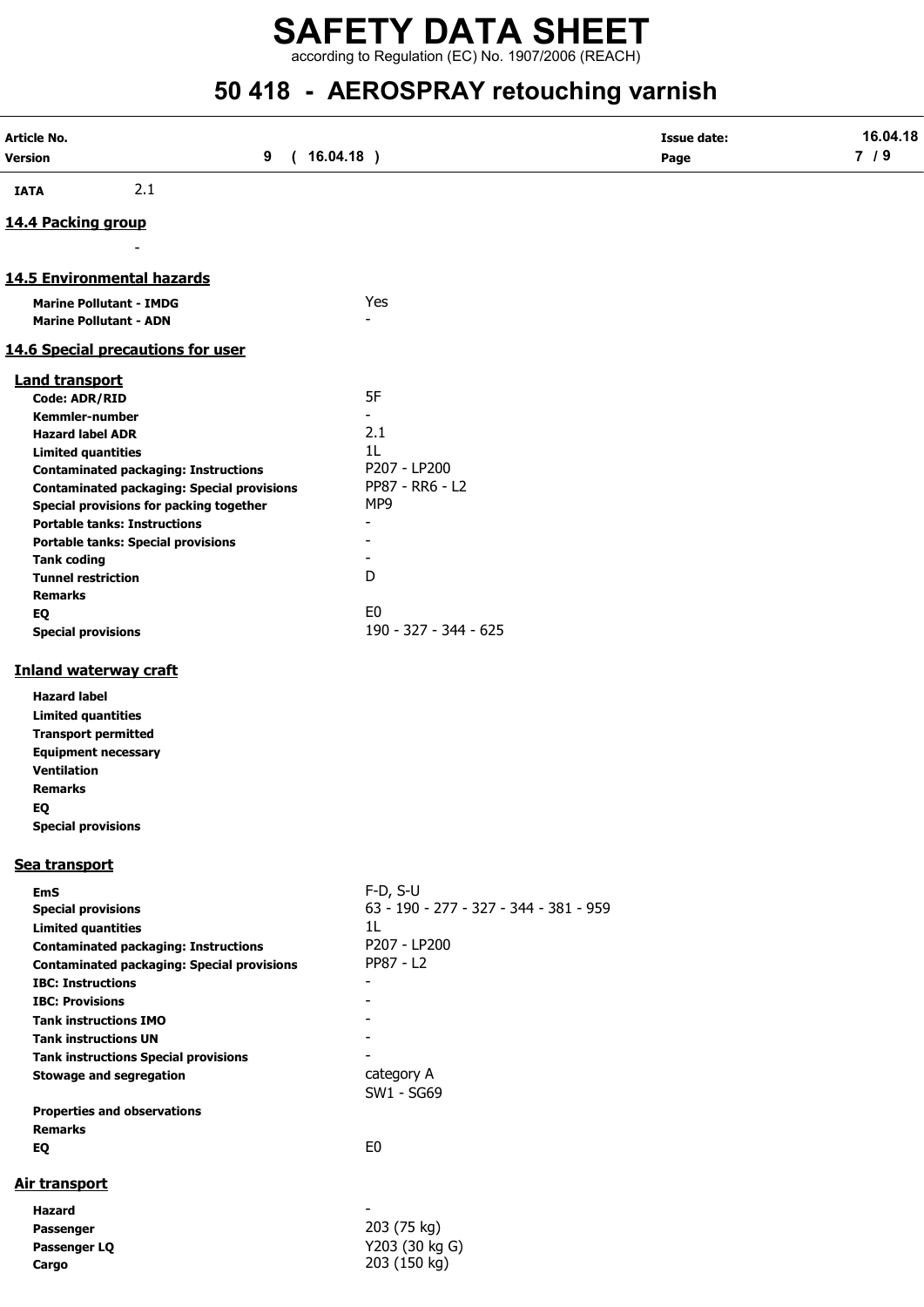according to Regulation (EC) No. 1907/2006 (REACH)

## 50 418 - AEROSPRAY retouching varnish

| Article No. | 16.04.18 | <b>Issue date:</b> | 16.04.18 |
|-------------|----------|--------------------|----------|
| Version     |          | Page               | 8/9      |
| <b>ERG</b>  | 10L      |                    |          |

Remarks EQ

Special Provisioning **A145 - A167 - A802** 

#### 14.7 Transport in bulk according to Annex II of MARPOL 73/78 and the IBC Code

No data available

#### SECTION 15: Regulatory information

#### 15.1 Safety, health and environmental regulations/legislation specific for the substance or mixture

#### National regulations

#### **Europe**

Contents of VOC [%] Contents of VOC [g/L] Further regulations, limitations and legal requirements

#### **Germany**

Storage class Water Hazard Class 2 WGK catalog number Incident regulation Information on working limitations Further regulations, limitations and legal requirements

#### **Denmark**

Further regulations, limitations and legal requirements

#### Hungary

Further regulations, limitations and legal requirements

#### Great Britain

Further regulations, limitations and legal requirements

#### Switzerland

Contents of VOC [%]  $\sim$  97 % Further regulations, limitations and legal requirements

#### **USA**

Further regulations, limitations and legal requirements Federal Regulations State Regulations

#### **Japan**

Further regulations, limitations and legal requirements

#### **Canada**

Further regulations, limitations and legal requirements

#### 15.2 Chemical Safety Assessment

SECTION 16: Other information

#### Further information